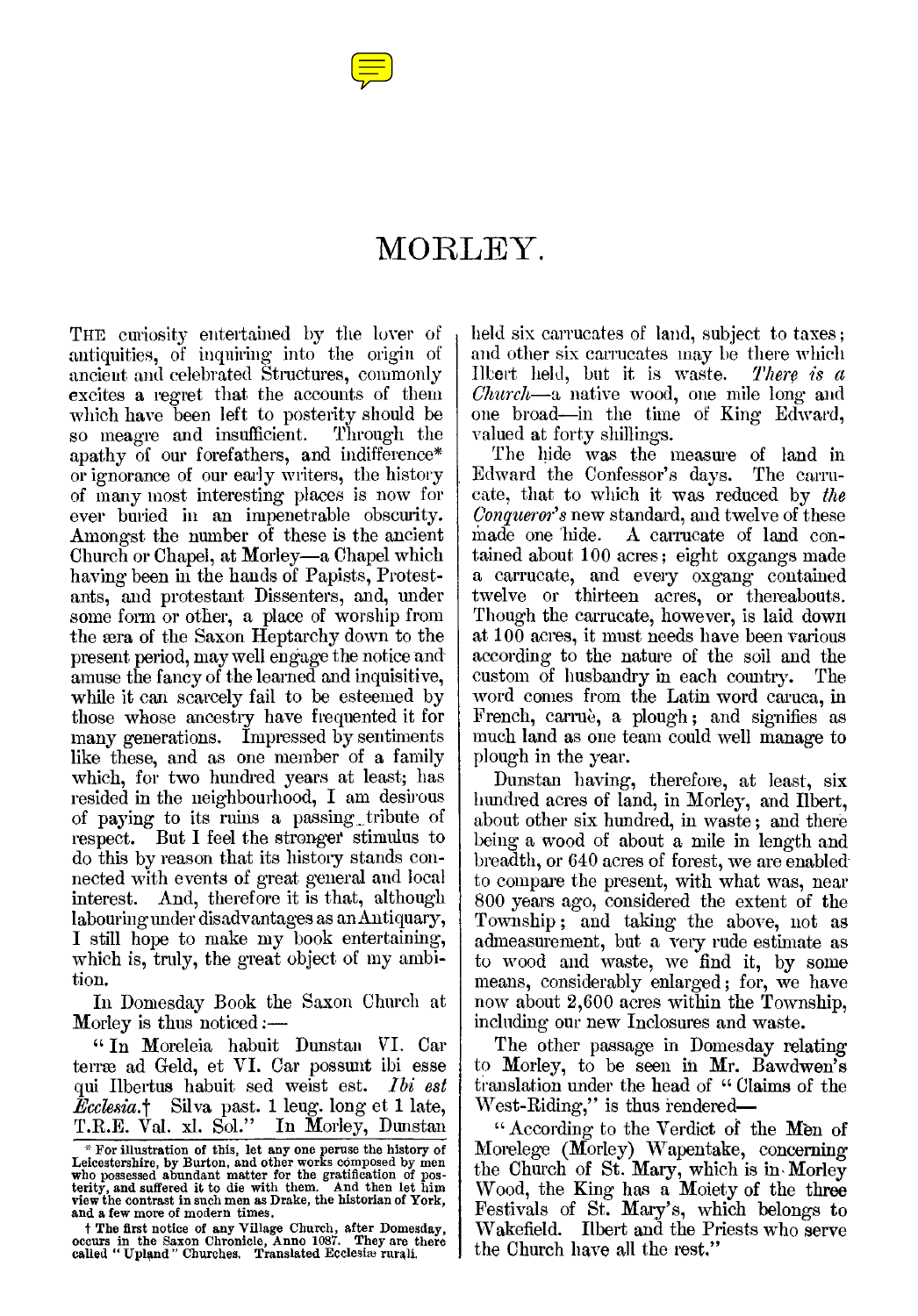It may, well enough, be supposed, independently of what is here stated, that at the time of the General Survey under William " the Conqueror," this part of the country presented one general aspect of wood and waste, as did by far the greatest part of the whole Island for a century or twot after his " Usurpation;" but, fortunately, we have disclosed to us some far more important particulars, namely,—That there was, even in the reign of Edward the Confessor, *a Church here—that* it was dedicated to the Mother of Christ, and called " St. Mary's,"—that, Ilbert or Hildebert (one of the celebrated family of the De Lacies) was chief Lord over this district, under the Norman,—that the alms, oblations, or offerings belonging to this Church were considerable, and were enjoyed in moieties—one half by the King, as seized of the advowson of the Church of Wakefield; and the other moiety, by his feodal Baron and the Romish Priests who here officiated from all which circumstances, and from the Town having given its name to the Wapentake, we may be sure, that Morley, though now a poor manufacturing village, was, in early times, a place of considerable consequence.

This inference, indeed, receives ample confirmation from what is mentioned by Dr. Whitaker, in page 5 of his Ducatus Leodiensis, who states, "That, in the year 1322, a large division of the Scottish army, which spread devastation and havoc wherever they came, wintered at Morley, and threw the inhabitants of Leeds into such a panic, that they buried their treasures ; some of which, being the coins of that period, were found in the early part of the last century." It appears also, from the defence of Henry de Abberford, a Prior of Nostel, as will be related in a following page, that Morley had to support an army of Scots, for fifteen days, some years before the rebellion of the Duke of Lancaster, and that the Priory suffered much in its revenues, by reason of the Scots remaining for the same period, at Birstal, Rothwell, and Baumberg. And, it may be here just noted, incidentally, that from Morley being mentioned in connection with these places, the revenues of whose Churches certainly belonged to St. Oswald's, it is evident that

some profits, arising from its Chapelry, pertained to that Priory in the fourteenth century.

It would be difficult to believe that so celebrated a Church as that of St. Mary's, and one so rich in offerings, should have flourished here without an adequate number of parishioners ; and, certainly, not less so, to fancy what else but its fine woods could have induced the Scots to settle at Morley, during a whole winter ; for, as to its situation, it is lofty, and cold, and but about half a mile from one of the highest ridges in the county. It seems, therefore, extremely probable that, until the reign of Edward the Second, the population and opulence of this place was upon the advance ; and, my conjecture is, that from the breaking up of their winter quarters by this Scottish army, when, most likely,\* the Town and its Church were destroyed, we are to date the period of its decline.

I am led to this surmise by two circumstances. The first is, that upon many wallstones hereabouts, I have discovered evident marks of fire ; and, especially, on some which have probably belonged to the Church or Chapel of Edward the Second's reign. The next is, because we know that about 1318, Yorkshire, in particular, suffered from the incursions of the Scots most dreadfully ; for, then it was that Skipton and Scarbro' were set on fire, and Northallerton and Boroughbridge were burnt, by those cruel Invaders. But, to return to our extracts—

Whoever is unacquainted with the character of Dunstan, and may be desirous of learning more respecting him, will be amused by perusing our best histories of the Anglo-Suffice it here to observe that, according to the accounts, he was an Abbot of Glastonbury, and one who held the highest offices in Church and State. A Monk who, under the garb of sanctity, concealed a mind elevated by ambition and ecclesiastical pride, while he betrayed a temper insolent, violent, and ungovernable.† Living in an age of the grossest ignorance and superstition, this

<sup>1</sup> This, no doubt, gave rise to Church Spires or Steeples, the only sure guides by day, as the Lantern Towers were by night. See Dugdale's Warwickshire, &c. Nichols's Leicestershire, vol. 3, p. 144.

<sup>\*</sup> In 1322 the Scots laid-waste all the Towns and Villages from Carlisle to York. Clarkson's Richmond, p. 34.

<sup>&</sup>lt;sup>†</sup> One of the Monkish writers, however, gives him another<br>character, which I transcribe at second-hand: "Erat its<br>Naturall pracidius ingenio, ut facile quam libet rem acutissime<br>intelligeret, firmissime retineret, et quam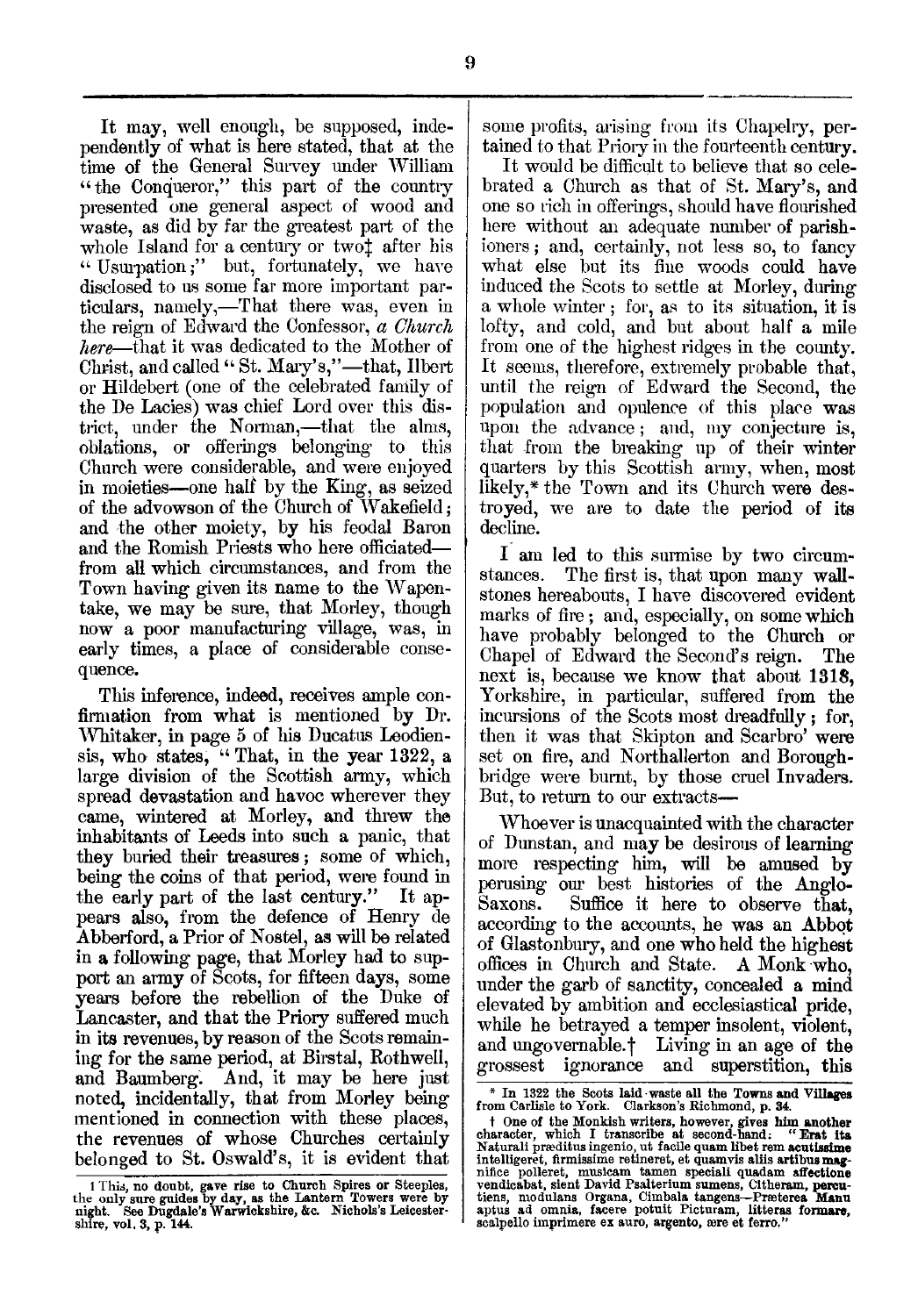ferocious ruffian had the luck to pass for so holy a man as to obtain the reputation of a Saint, and to be canonized, as such, after his death. Even yet, his name appears upon the British Calendar, while that of some men, t who have deserved the gratitude of their country, is held up to ignominy in that of Tyburn.

Respecting Ilbert, the first of the De Lacies noticed in our Annals, I can give the reader but little information, as very little has been recorded respecting him. He was, however, a gentleman of good family, of Norman extract, and one who came to England in the train of the Conqueror. $\P$  For his services he was, about the year 1072, created Lord of Pontefract and Baron of Blackburnshire, which, long after this period, was a several shire, or province, of itself. This family, by various intermarriages amongst the chief Nobility in the land, became soon of chief rank and consequence. We read of them as being the Founders of three several religious Houses at Nostel, Pontefract, and Kirkstall ; as becoming Earls of Lincoln—as possessing twenty-five towns in the Wapentake of Morley, and the greater part of 150 Manors in the West Riding of Yorkshire.

My last comment upon the foregoing extracts, should now turn upon the Church of St. Mary, but it will be doing the subject more justice, to state the opinion of a very learned Author, as to its high antiquity.

" In the Manor of Wakefield with its Berewicks," says Dr. Whitaker, "there were two Churches and three Priests. The Churches may, without the slightest hesitation, be assigned to Wakefield and Sandal ; and, as we know that a Chapel, at Horbury, existed within 50 years of this time ; and, as Chapels are never mentioned in Domesday, the presumption is, that the third Priest ministered at that place. I am further persuaded that though the Church, at Wakefield, was in existence in the Conqueror's reign, it was *not*  one of the original Saxon Churches, of which, in the Hundred of Morley, there were only two; namely, Morley itself the Hundred

Church, and Dewsbury, the known Parent of four later parishes in this hundred, besides three in Agbridge. The following quotation from Domesday will not only prove this position that, Wakefield belongs *not* to the first class of Saxon Churches ; but, also, that (at whatever period) it was taken out of the original parish of Morley."

" Sed Veredice hmnum de Morelege Wap. de Ecclia See Mariæ que e in Silva Morlege Rex hr dim elemos de iii Festis See Marie 1 qd ptinet ad Wachefeld Reliquum hr Ilbert &

Presbi qui Ecclie inserv<sup>r."</sup>

" This curious passage," says the Dr., " proves, that, at the separation of the Parish of Wakefield from Morley, a moiety of the oblations were separated with it. The other moiety remained to Ilbert de Lacy, the chief lord, and to the Priests who performed the duties of the Church. This division of the offerings appears to have been common in the later Saxon times, at the foundation of new parishes; and it is precisely paralleled in the first endowment of the church of Blackburn, with the fourth-part of the tithes and offerings antecedently due to the Mother Church of Whalley."

If a Thane erected on his own bocland *(i.e.*  freehold or charter-land) a Church—having a cemetery or place of burial, he was allowed to subtract one-third part of his tithes from the Mother Church, and to bestow upon them his own clerk. After this separation, therefore, of Wakefield from Morley, and, more especially, the subtraction of his tithes by that Lacy who founded and made Batley the Church of this Parish,\* as hereafter will be related, it is evident the tithes, offerings, and oblations of the Mother Church, at Morley, reduced to a Chapelry, would be comparatively trifling.

It cannot well be expected that I should be able to give the reader any account of our Church in its infant state, or of the changes

**<sup>1</sup> I allude especially to such men as Eugene Aram and Dr.**<br>**Dodd**, in regard to the former of whom I am supported by<br>**the Historian** Smollett. From my very childhood, I have<br>**delighted** in prying into the life of this wond

 $\P$  See a very scarce and curious book entitled, "The Blazon of Gentrie, &c., compiled by John Fearne, gentleman, for the instruction of all Gentlemen Bearers of Armes, whom, and none other, this book concerneth, att Lond

 $*$  To encourage the erection of Churches, in early times, <br>upon the Domains of the Lords of Manors, it seems they had<br>held out to them, by way of temptation, the Commission from<br>the Ordinary, of the right of partonage an